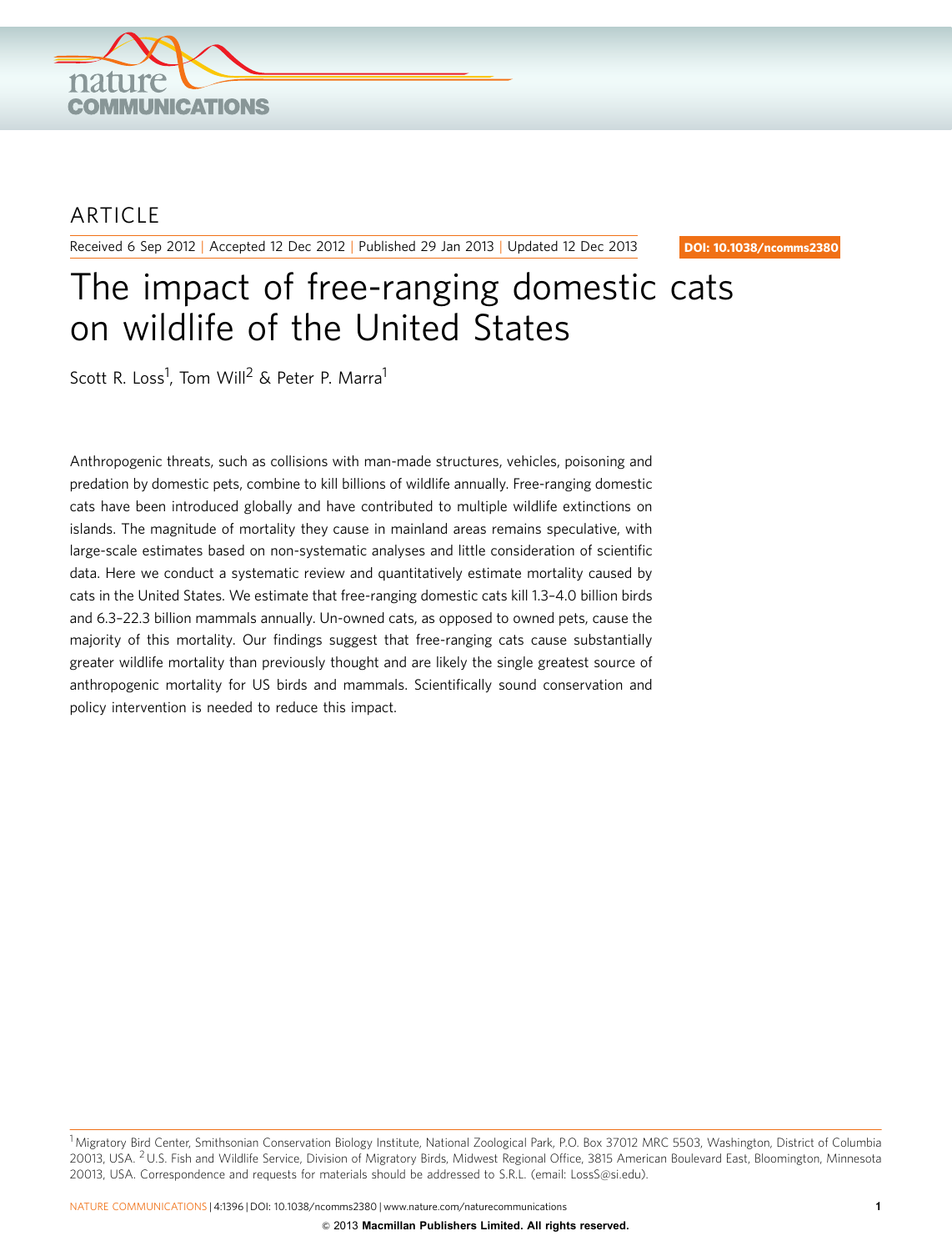**Domestic cats (***Felis catus***)** are predators that humans have<br>introduced globally<sup>1,2</sup> and that have been listed among<br>the 100 worst non-native invasive species in the world<sup>3</sup>.<br>Free-ranging cats on islands have caused o introduced globally $1,2$  and that have been listed among the 100 worst non-native invasive species in the world<sup>3</sup>. Free-ranging cats on islands have caused or contributed to 33 (14%) of the modern bird, mammal and reptile extinctions recorded by the International Union for Conservation of Nature  $(IUCN)$  Red List<sup>4</sup>. Mounting evidence from three continents indicates that cats can also locally reduce mainland bird and mammal populations<sup>[5–7](#page-5-0)</sup> and cause a substantial proportion of total wildlife mortality<sup>8-10</sup>. Despite these harmful effects, policies for management of free-ranging cat populations and regulation of pet ownership behaviours are dictated by animal welfare issues rather than ecological impacts<sup>11</sup>. Projects to manage free-ranging cats, such as Trap-Neuter-Return (TNR) colonies, are potentially harmful to wildlife populations, but are implemented across the United States without widespread public knowledge, consideration of scientific evidence or the environmental review processes typically required for actions with harmful environmental consequences<sup>11,12</sup>.

A major reason for the current non-scientific approach to management of free-ranging cats is that total mortality from cat predation is often argued to be negligible compared with other anthropogenic threats, such as collisions with man-made structures and habitat destruction. However, assessing the conservation importance of a mortality source requires identification of which species are being killed (for example, native versus non-native invasive species and rare versus common species) in addition to estimation of total numbers of fatalities. Estimates of annual US bird mortality from predation by all cats, including both owned and un-owned cats, are in the hundreds of millions<sup>13,14</sup> (we define un-owned cats to include farm/barn cats, strays that are fed by humans but not granted access to habitations, cats in subsidized colonies and cats that are completely feral). This magnitude would place cats among the top sources of anthropogenic bird mortality; however, window and building collisions have been suggested to cause even greater mortalit[y15–17.](#page-5-0) Existing estimates of mortality from cat predation are speculative and not based on scientific data[13–16](#page-5-0) or, at best, are based on extrapolation of results from a single study<sup>[18](#page-5-0)</sup>. In addition, no large-scale mortality estimates exist for mammals, which form a substantial component of cat diets.

We conducted a data-driven systematic review of studies that estimate predation rates of owned and un-owned cats, and estimated the magnitude of bird and mammal mortality caused by all cats across the contiguous United States (all states excluding Alaska and Hawaii). We estimate that free-ranging domestic cats kill 1.3–4.0 billion birds and 6.3–22.3 billion mammals annually, and that un-owned cats cause the majority of this mortality. This magnitude of mortality is far greater than previous estimates of cat predation on wildlife and may exceed all other sources of anthropogenic mortality of US birds and mammals.

### Results

The magnitude of bird mortality caused by cat predation. After excluding studies that did not meet a priori inclusion criteria designed to increase the accuracy of our analysis, we developed probability distributions of predation rates on birds and mammals. We combined predation rate distributions with literaturederived probability distributions for US cat population sizes, and we also accounted for the proportion of owned cats allowed outdoors, the proportion of owned and un-owned cats that hunt, and imperfect detection of owned cats' prey items.

We generated an estimated range of bird and mammal mortality caused by cat predation by incorporating the above distributions—including separate predation rate distributions for owned and un-owned cats—and running 10,000 calculation iterations. We augmented US predation data by incorporating predation rate estimates from other temperate regions (Supplementary Table S1). For birds, we generated three US mortality estimates based on predation data from studies in: (1) the United States, (2) the United States and Europe and (3) the United States, Europe, and other temperate regions (primarily Australia and New Zealand). Owing to a lack of US studies of un-owned cat predation on mammals, we estimated mammal mortality using data groupings 2 and 3. We based all other probability distributions on US studies (distribution details in [Table 1](#page-2-0); data in Supplementary Table S2).

The three estimates of bird mortality varied moderately, with a 19% difference among median estimates [\(Table 2\)](#page-2-0). We focus interpretation on the estimate generated using US and European predation data because it is the lowest value. Furthermore, this estimate is more likely to be representative of the US than the estimate based on incorporation of data from Australia and New Zealand, where the wildlife fauna and climate are less similar to the United States. We estimate that cats in the contiguous United States annually kill between 1.3 and 4.0 billion birds (median = 2.4 billion) ([Fig. 1a](#page-3-0)), with  $\sim$  69% of this mortality caused by un-owned cats. The predation estimate for un-owned cats was higher primarily due to predation rates by this group averaging three times greater than rates for owned cats.

The magnitude of mammal mortality caused by cat predation. Our estimate of mammal mortality was robust to the choice of predation data as evidenced by a 1.6% difference between the two median estimates [\(Table 2](#page-2-0)). We focus interpretation on the lower estimate, which was based on United States and European predation data and US values of other parameters. We estimate annual mammal mortality in the contiguous United States at between 6.3 and 22.3 billion (median  $=$  12.3 billion) [\(Fig. 1b](#page-3-0)) with 89% of this mortality caused by un-owned cats. The estimate that incorporated European data (but not data from Australia and New Zealand) may be slightly lower because wildlife across much of Europe were historically exposed to predation by a similarlysized wild cat (Felis sylvestris) and, therefore, may be less naive to predation by domestic cats. However, it is unlikely that European wildlife have fully adapted to the unusually high densities of domestic cats in much of this continent<sup>[9](#page-5-0)</sup>.

Factors explaining estimate uncertainty. For both birds and mammals, sensitivity analyses indicated that un-owned cat parameters explained the greatest variation in total mortality estimates ([Fig. 2\)](#page-3-0). Un-owned cat population size explained the greatest variation in mortality estimates (42% for birds and 51% for mammals), and the un-owned cat predation rate explained the second greatest variation (24% for birds and 40% for mammals). The only other parameters that explained  $>5%$  of variation in mortality estimates were the owned cat predation rate on birds (16%) and the correction factor for imperfect detection of owned cats' prey items (8%).

#### Discussion

Our estimate of bird mortality far exceeds any previously estimated US figure for cats<sup>[13,14,16](#page-5-0)</sup>, as well as estimates for any other direct source of anthropogenic mortality, including collisions with windows, buildings, communication towers, vehicles and pesticide poisoning $13,15-21$ . Systematic reviews like ours, which includes protocol formulation, a data search strategy, data inclusion criteria, data extraction and formal quantitative analyses<sup>22</sup>, are scarce for other anthropogenic mortality sources.<sup>21</sup> Increased rigour of mortality estimates should be a high priority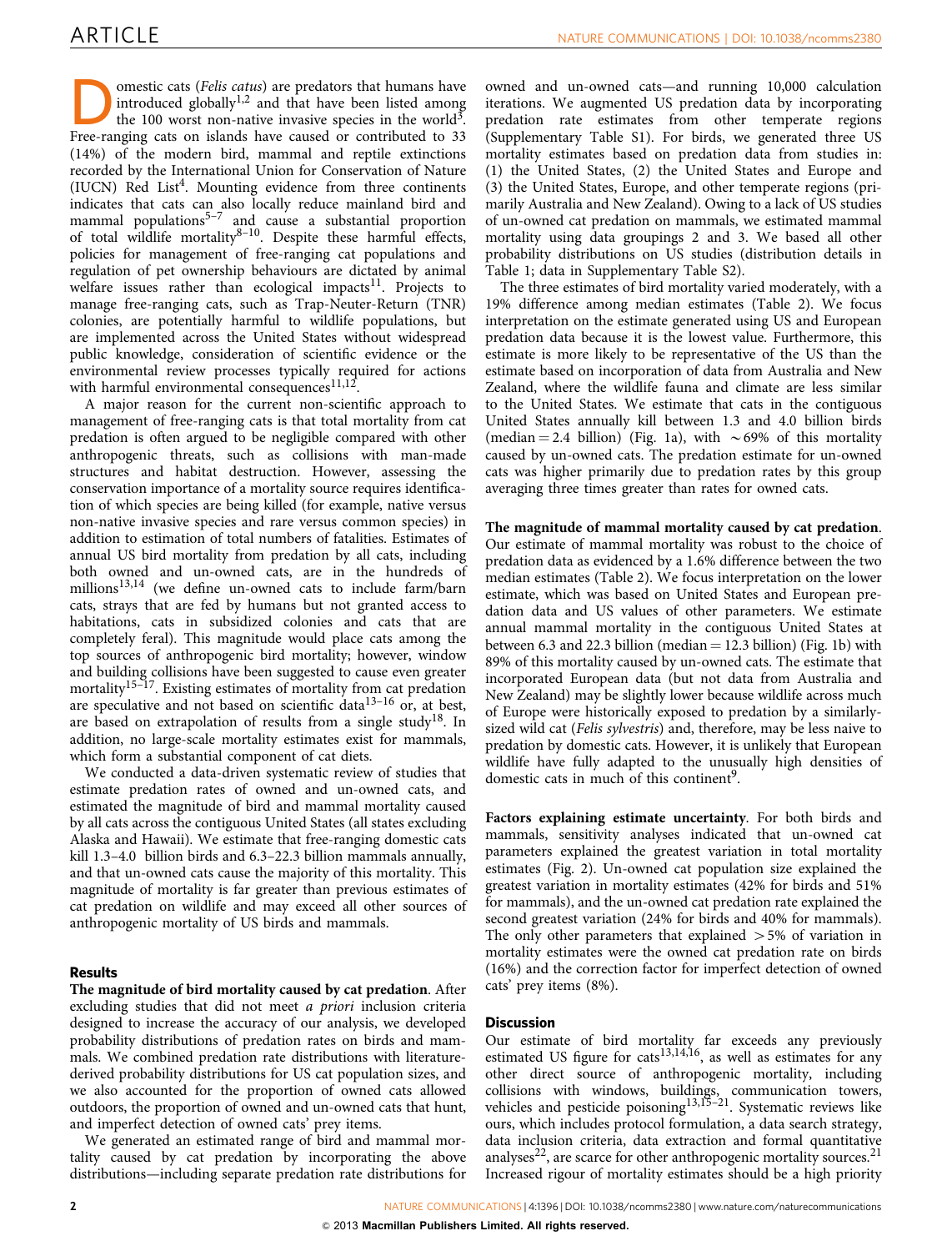### <span id="page-2-0"></span>Table 1 | Probability distributions used for parameters in cat predation model.

| <b>Parameter</b>                                                          | Number of studies used* | <b>Distribution type</b> | <b>Distribution parameters</b> |
|---------------------------------------------------------------------------|-------------------------|--------------------------|--------------------------------|
| Owned cats                                                                |                         |                          |                                |
| Number of owned cats in contiguous United States                          | 2                       | Normal                   | Mean = $84$ M, s.d. = $2.5$ M  |
| Proportion of owned cats with outdoor access                              | 8                       | Uniform                  | $Min = 0.4$ , $max = 0.7$      |
| Proportion of outdoor owned cats that hunt                                | 3                       | Uniform                  | $Min = 0.5$ , max = 0.8        |
| Correction for owned cats not returning prey                              | 3                       | Uniform                  | $Min = 1.2$ , max = 3.3        |
| BIRD return rate per cat per year                                         |                         |                          |                                |
| US studies                                                                | 4                       | Uniform                  | $Min = 1.0$ , max = 34.1       |
| US and Europe studies                                                     | 11                      | Uniform                  | $Min = 4.2$ , max = 18.3       |
| All temperate studies                                                     | 17                      | Uniform                  | $Min = 3.4$ , max = 13.2       |
| MAMMAL return rate per cat per year                                       |                         |                          |                                |
| US studies                                                                | $\mathbf{1}$            | NA <sup>+</sup>          | <b>NA</b>                      |
| US and Europe studies                                                     | $\overline{7}$          | Uniform                  | $Min = 11.1$ , max = 29.5      |
| All temperate studies                                                     | 13                      | Uniform                  | $Min = 8.7$ , $max = 21.8$     |
| REPTILE return rate per cat per year                                      |                         |                          |                                |
| US studies                                                                | $\mathbf{O}$            | <b>NA</b>                | <b>NA</b>                      |
| US and Europe studies                                                     | $\mathbf{1}$            | <b>NA</b>                | <b>NA</b>                      |
| All temperate studies                                                     | 8                       | Uniform                  | $Min = 0.4$ , max = 2.21       |
| AMPHIBIAN return rate per cat per year                                    |                         |                          |                                |
| US studies                                                                | 0                       | <b>NA</b>                | <b>NA</b>                      |
| US and Europe studies                                                     | $\mathbf{1}$            | <b>NA</b>                | <b>NA</b>                      |
| All temperate studies                                                     | 5                       | Uniform                  | $Min = 0.05$ , max = 0.5       |
| Un-owned cats                                                             |                         |                          |                                |
| Number of un-owned cats in contiguous United States                       | 5                       | Uniform                  | $Min = 30 M$ , $max = 80 M$    |
| Proportion of un-owned cats that hunt                                     | $\overline{2}$          | Uniform                  | $Min = 0.8$ , max = 1.0        |
| BIRD predation rate per cat per year                                      |                         |                          |                                |
| US studies                                                                | 8                       | Uniform                  | $Min = 24.4$ , $max = 51.4$    |
| US and Europe studies                                                     | 11                      | Uniform                  | $Min = 23.2$ , max = 46.2      |
| All temperate studies                                                     | 19                      | Uniform                  | $Min = 30.0$ , $max = 47.6$    |
| MAMMAL predation rate per cat per year                                    |                         |                          |                                |
| US studies                                                                | 6                       | Uniform                  | $Min = 162.3$ , max = 354.9    |
| US and Europe studies                                                     | $\overline{7}$          | Uniform                  | $Min = 139.4$ , $max = 328.6$  |
| All temperate studies                                                     | 13                      | Uniform                  | $Min = 177.3$ , max = 299.5    |
| REPTILE predation rate per cat per year                                   |                         |                          |                                |
| US studies                                                                | $\mathbf{1}$            | <b>NA</b>                | <b>NA</b>                      |
| US and Europe studies                                                     | $\overline{2}$          | <b>NA</b>                | <b>NA</b>                      |
| All temperate studies                                                     | 10 <sup>°</sup>         | Uniform                  | $Min = 4.2$ , max = 12.4       |
| AMPHIBIAN predation rate per cat per year                                 |                         |                          |                                |
| US studies                                                                | 0                       | <b>NA</b>                | <b>NA</b>                      |
| US and Europe studies                                                     | 0                       | <b>NA</b>                | <b>NA</b>                      |
| All temperate studies                                                     | 3                       | Uniform                  | $Min = 1.9$ , max = 4.7        |
| *Number of studies found that include an estimate of the model parameter. |                         |                          |                                |

tNo calculation was conducted for this data grouping because of limited data.

#### Table 2 | Median estimates of annual wildlife mortality caused by cat predation in the contiguous United States.

|             | <b>Predation data used</b>                                | <b>Mortality estimate (millions)</b> |                       |                       |  |
|-------------|-----------------------------------------------------------|--------------------------------------|-----------------------|-----------------------|--|
|             |                                                           | Owned cats                           | Un-owned cats         | Total                 |  |
| <b>Bird</b> | US                                                        | 1,053 (104-3,039)*                   | 1,792 (861-3,276)     | 2,967 (1,358-5,324)   |  |
|             | US and Europe                                             | 684 (221-1.682)†                     | 1,652 (803-2,955)     | 2,407 (1,306-3,992)   |  |
|             | All temperate                                             | 508 (172-1.226)                      | 1.876 (983-3.124)     | 2,437 (1,378-3,814)   |  |
| Mammal      | US and Europe                                             | 1,249 (512-2,862)                    | 10,903 (4,991-20,874) | 12,269 (6,259-22,257) |  |
|             | All temperate                                             | 958 (397-2.117)                      | 11,426 (5,874-19,451) | 12,473 (6,874-20,421) |  |
| Both Taxa   |                                                           | 1,933 (733-4,544)                    | 12,555 (5,794-23,829) | 14,676 (7,565-26,249) |  |
|             | *Values in parentheses indicate central 95% of estimates. |                                      |                       |                       |  |

+Bold face indicates estimates from which inference is drawn in the text.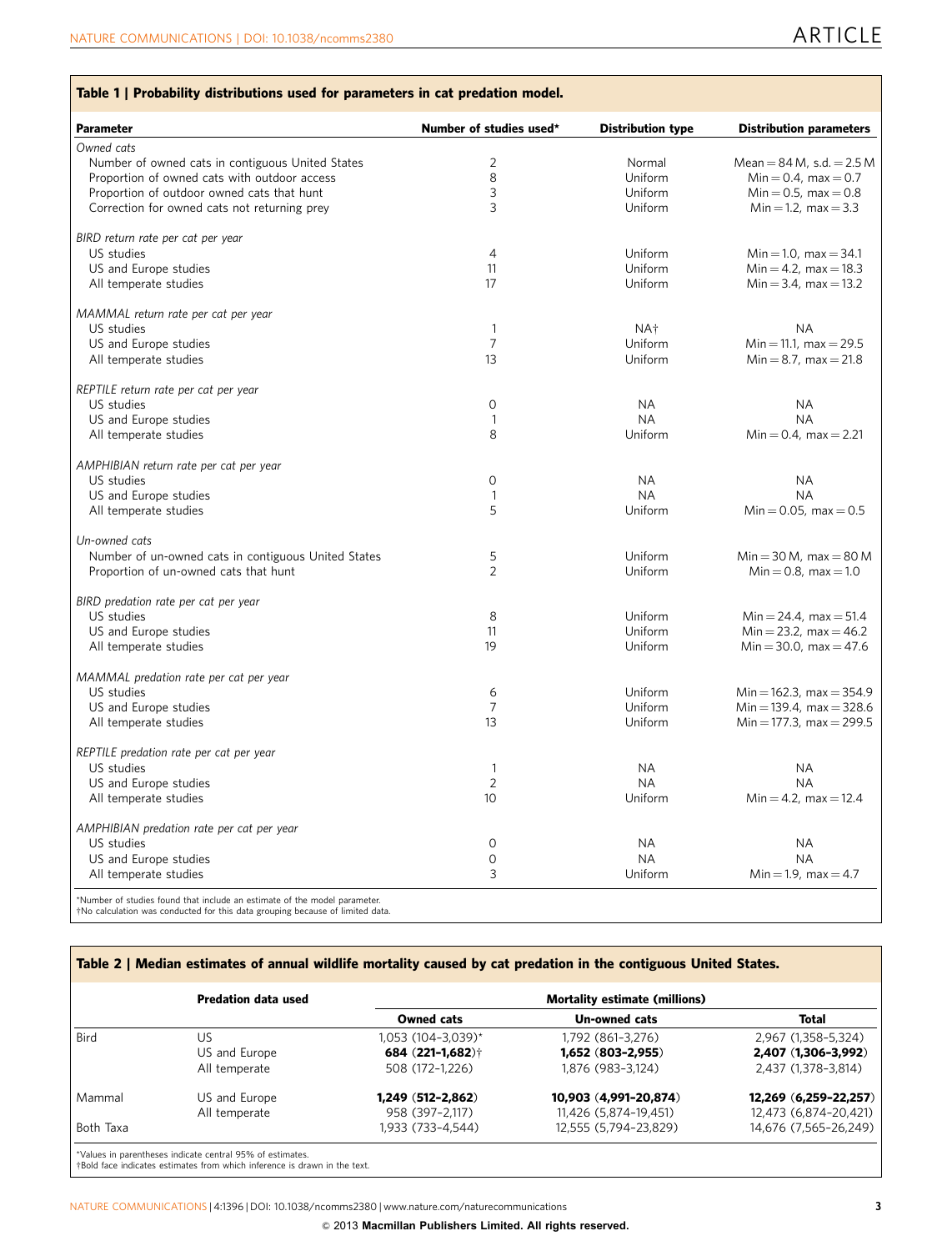<span id="page-3-0"></span>and will allow increased comparability of mortality sources<sup>23</sup>. Nonetheless, no estimates of any other anthropogenic mortality source approach the value we calculated for cat predation, and our estimate is the first for cats to be based on rigorous datadriven methods. Notably, we excluded high local predation rates and used assumptions that led to minimum predation rate estimates for un-owned cats; therefore, actual numbers of birds killed may be even greater than our estimates.

Free-roaming cats in the United States may also have a substantial impact on reptiles and amphibians. However, US studies of cat predation on these taxa are scarce. To generate a first approximation of US predation rates on reptiles and amphibians, we used the same model of cat predation along with estimates of cat predation rates on these taxa from studies in Europe, Australia and New Zealand. We estimate that between



Figure 1 | Estimates of cat predation on US birds and mammals. (a) Probability distribution of estimated bird mortality caused by all freeranging cats in mainland areas of the contiguous United States. (b) Probability distribution of estimated mammal mortality caused by all free-ranging cats in mainland areas of the contiguous United States.

228 to 871 million reptiles (median  $=$  478 million) and between 86 and 320 million amphibians (median  $=$  173 million) could be killed by cats in the contiguous United States each year. Reptile and amphibian populations, and, therefore, cat predation rates, may differ between the regions where we gathered predation data for these taxa and the United States. Furthermore, reptiles and amphibians are unavailable as prey during winter across much of the United States. Additional research is needed to clarify impacts of cats on US herpetofauna, especially given numerous anthropogenic stressors that threaten their populations (for example, climate change, habitat loss and infectious diseases) and documented extinctions of reptiles and amphibians due to cat predation in other regions<sup>[4,24](#page-5-0)</sup>.

The exceptionally high estimate of mammal mortality from cat predation is supported by individual US studies that illustrate high annual predation rates by individual un-owned cats in excess of 200 mammals per yea[r6,25–28](#page-5-0) and the consistent finding that cats preferentially depredate mammals over other taxa (Supplementary Table S1). Even with a lower yearly predation rate of 100 mammals per cat, annual mortality would range from 3–8 billion mammals just for un-owned cats, based on a population estimate of between 30 and 80 million un-owned cats. This estimated level of mortality could exceed any other direct source of anthropogenic mortality for small mammals; however, we are unaware of studies that have systematically quantified direct anthropogenic mortality of small terrestrial mammals across large scales.

Native species make up the majority of the birds preyed upon by cats. On average, only 33% of bird prey items identified to species were non-native species in 10 studies with 438 specimens of 58 species (Supplementary Table S3). For mammals, patterns of predation on native and non-native species are less clear and appear to vary by landscape type. In densely populated urban areas where native small mammals are less common, non-native species of rats and mice can make up a substantial component of mammalian prey<sup>29</sup>. However, studies of mammals in suburban and rural areas found that 75–100% of mammalian prey were native mice, shrews, voles, squirrels and rabbits<sup>26,30,31</sup>. Further research of mammals is needed to clarify patterns of predation by both owned and un-owned cats on native and non-native mammals, and across different landscape types.

Sensitivity analyses indicate that additional research of un-owned cats will continue to improve precision of mortality estimates. Our finding that un-owned cat population size and



Figure 2 | Factors explaining uncertainty in estimates of wildlife mortality from cat predation. Amount of variation in estimates of wildlife mortality in the contiguous United States contributed by each parameter in the cat predation model (percentages represent adjusted  $R<sup>2</sup>$  values from multiple regression models).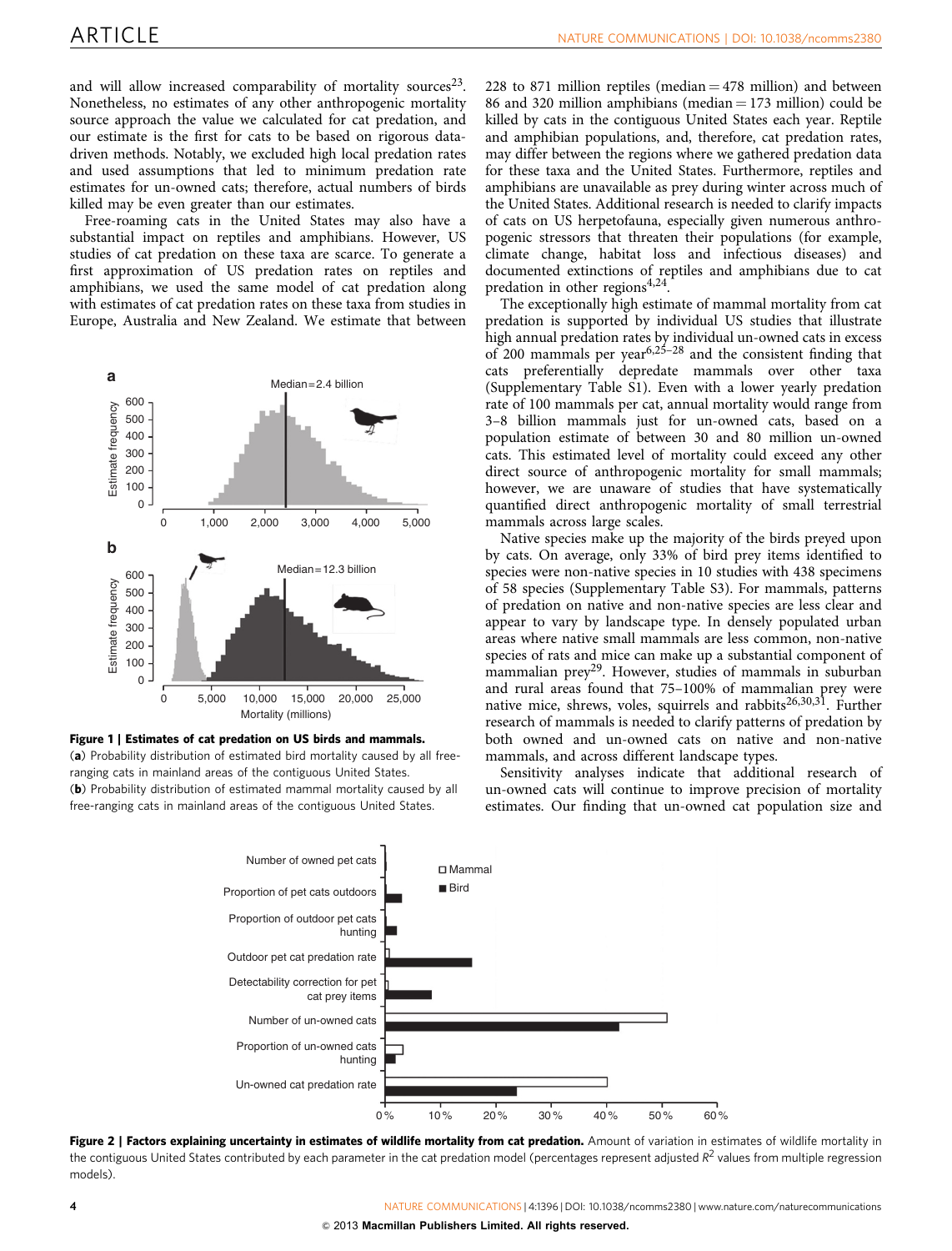predation rate explained the greatest variation in mortality estimates reflects the current lack of knowledge about un-owned cats. No precise estimate of the un-owned cat population exists for the United States because obtaining such an estimate is cost prohibitive, and feral un-owned cats are wary of humans and tend to be solitary outside of urban areas. In addition, human subsidized colonies of un-owned cats are maintained without widespread public knowledge. For example, in Washington DC alone there are  $>$  300 managed colonies of un-owned cats and an unknown number of unmanaged colonies. Population size estimates can be improved by incorporating observations of free-ranging cats into a wildlife mortality reporting database<sup>[23](#page-5-0)</sup>.

Context for the population impact of a mortality source depends on comparing mortality estimates to estimates of population abundance of individual species. However, continental-scale estimates of wildlife population abundance are uncertain due to spatio-temporal variation in numbers. For mammals, clarification of the population impacts of cat predation is hindered by the absence of nationwide population estimates. For all North American land birds, the group of species most susceptible to mainland cat predation (Supplementary Table S3), existing estimates range from 10–20 billion individuals in North America<sup>32</sup>. A lack of detail about relative proportions of different bird species killed by cats and spatio-temporal variation of these proportions makes it difficult to identify the species and populations that are most vulnerable. The magnitude of our mortality estimates suggest that cats are likely causing population declines for some species and in some regions. Threatened and endangered wildlife species on islands are most susceptible to the effects of cat predation, and this may also be true for vulnerable species in localized mainland areas<sup>5</sup> because small numbers of fatalities could cause significant population declines. Threatened species in close proximity to cat colonies—including managed TNR colonies<sup>11,12</sup>—face an especially high level of risk; therefore, cat colonies in such locations comprise a wildlife management priority. Claims that TNR colonies are effective in reducing cat populations, and, therefore, wildlife mortality, are not supported by peer-reviewed scientific studies<sup>11</sup>.

Our estimates should alert policy makers and the general public about the large magnitude of wildlife mortality caused by free-ranging cats. Structured decisions about actions to reduce wildlife mortality require a quantitative evidence base. We provide evidence of large-scale cat predation impacts based on systematic analysis of multiple data sources. Future specific management decisions, both in the United States and globally, must be further informed by fine scale research that allows analysis of population responses to cats and assessment of the success of particular management actions. We are not suggesting that other anthropogenic threats that kill fewer individuals are biologically unimportant. Virtually nothing is known about the cumulative population impacts of multiple mortality sources. Furthermore, comparison of total mortality numbers has limited use for prioritization of risks and development of conservation objectives. Combining per species estimates of mortality with population size estimates will provide the greatest information about the risk of population-level impacts of cat predation. Although our results suggest that owned cats have relatively less impact than un-owned cats, owned cats still cause substantial wildlife mortality ([Table 2](#page-2-0)); simple solutions to reduce mortality caused by pets, such as limiting or preventing outdoor access, should be pursued. Efforts to better quantify and minimize mortality from all anthropogenic threats are needed to increase sustainability of wildlife populations.

The magnitude of wildlife mortality caused by cats that we report here far exceeds all prior estimates. Available evidence suggests that mortality from cat predation is likely to be substantial in all parts of the world where free-ranging cats occur. This mortality is of particular concern within the context of steadily increasing populations of owned cats, the potential for increasing populations of un-owned cats<sup>12</sup>, and an increasing abundance of direct and indirect mortality sources that threaten wildlife in the United States and globally.

#### **Methods**

Literature search. We searched JSTOR, Google Scholar, and the Web of Science database (formerly ISI Web of Science) within the Web of Knowledge search engine published by Thomson Reuters to identify studies that document cat predation on birds and mammals. We initially focused this search on US studies, but due to a limited sample of these studies, we expanded the search to include predation research from other temperate regions. We also searched for studies providing estimates of cat population sizes at the scale of the contiguous United States and for US studies that estimate the proportion of owned cats with outdoor access and the proportion of cats that hunt wildlife. The search terms we used included: 'domestic cat' in combination with 'predation,' 'prey,' 'diet,' 'food item' and 'mortality'; all previous terms with 'domestic cat' replaced by 'Felis catus,' 'feral,' 'stray,' 'farm,' 'free-ranging,' and 'pet'; 'trap-neuter-return colony'; 'TNR colony'; and 'cat predation' in combination with 'wildlife,' 'bird,' 'mammal,' and 'rodent'. We checked reference lists of articles to identify additional relevant studies. Lead authors of three studies were also contacted to enquire whether they knew of ongoing or completed unpublished studies of cat predation in the United States.

Classification of cat ranging behaviour. We grouped studies based on the ranging behaviour of cats investigated. We defined owned cats to include owned cats in both rural and urban areas that spend at least some time indoors and are also granted outdoor access. We defined un-owned cats to include all un-owned cats that spend all of their time outdoors. The un-owned cat group includes semi-feral cats that are sometimes considered pets (for example, farm/barn cats and strays that are fed by humans but not granted access to habitations), cats in subsidized (including TNR) colonies, and cats that are completely feral (that is, completely independent and rarely interacting with humans). We did not classify cats by landscape type or whether they receive food from humans because the amount of time cats spend outdoors is a major determinant of predation rates<sup>[33,34](#page-5-0)</sup> and because predation is independent of whether cats are fed by humans<sup>[6,34,35](#page-5-0)</sup>

Study inclusion criteria. Studies were only included if: (1) they clearly reported cat ranging behaviour (that is, a description of whether cats were owned or un-owned and whether they were outdoor cats or indoor-outdoor cats), and (2) the group of cats investigated fit exclusively into one of the two groups we defined above (that is, we excluded studies that lumped owned and un-owned cats in a single predation rate estimate). For some studies, we extracted a portion of data that met these criteria but excluded other data from cats with unknown ranging behaviour. We only included mainland and large island (New Zealand and United Kingdom) predation studies, because cat predation on small islands is often exceptionally high<sup>[36,37](#page-6-0)</sup> and focused on colony nesting seabirds<sup>38</sup>. We excluded studies from outside temperate regions and those with predation rate estimates based on fewer than 10 cats,  $<$  1 month of sampling, or on cats that were experimentally manipulated (for example, by fitting them with bells or behaviour altering bibs). We included studies that used cat owners' records of prey returns, but we excluded those that asked owners to estimate past prey returns because such questionnaires may lead to bias in estimation of predation rates $39$ . (For a list of all included and excluded studies, see Supplementary Table S1).

Data extraction and standardization of predation rates. Most studies report an estimate of cat predation rate (that is, daily, monthly or annual prey killed per cat) or present data that allowed us to calculate this rate. When studies only reported predation rate estimates for all wildlife combined, we calculated separate predation rates by extracting taxa-specific prey counts from tables or figures and multiplying the total predation rate by the proportion of prey items in each taxon. If taxaspecific counts were not provided, we directly contacted authors to obtain this information. For studies that presented low, medium and high estimates or low and high estimates, we used the medium and average values, respectively. For studies that presented more than one predation estimate for cats with similar ranging behaviour (for example, owned cats in rural and urban areas), we calculated the average predation rate.

Nearly all studies of un-owned cats report numbers or frequencies of occurrence of different taxa in stomachs and/or scats. For studies reporting numbers of prey items, we estimated annual predation rates by assuming one stomach or scat sample represented a cat's average daily prey intake (for example, an average of one prey item per stomach or  $scat = 365$  prey per cat per year). This assumption likely resulted in conservative estimates because cats generally digest prey within 12 h (ref. 28) and can produce two or more scats each day<sup>[29](#page-5-0)</sup>. For studies reporting occurrence frequencies of prey items, we assumed this proportion represented a cat's average daily prey intake (for example, a  $10\%$  bird occurrence rate  $= 0.1$  bird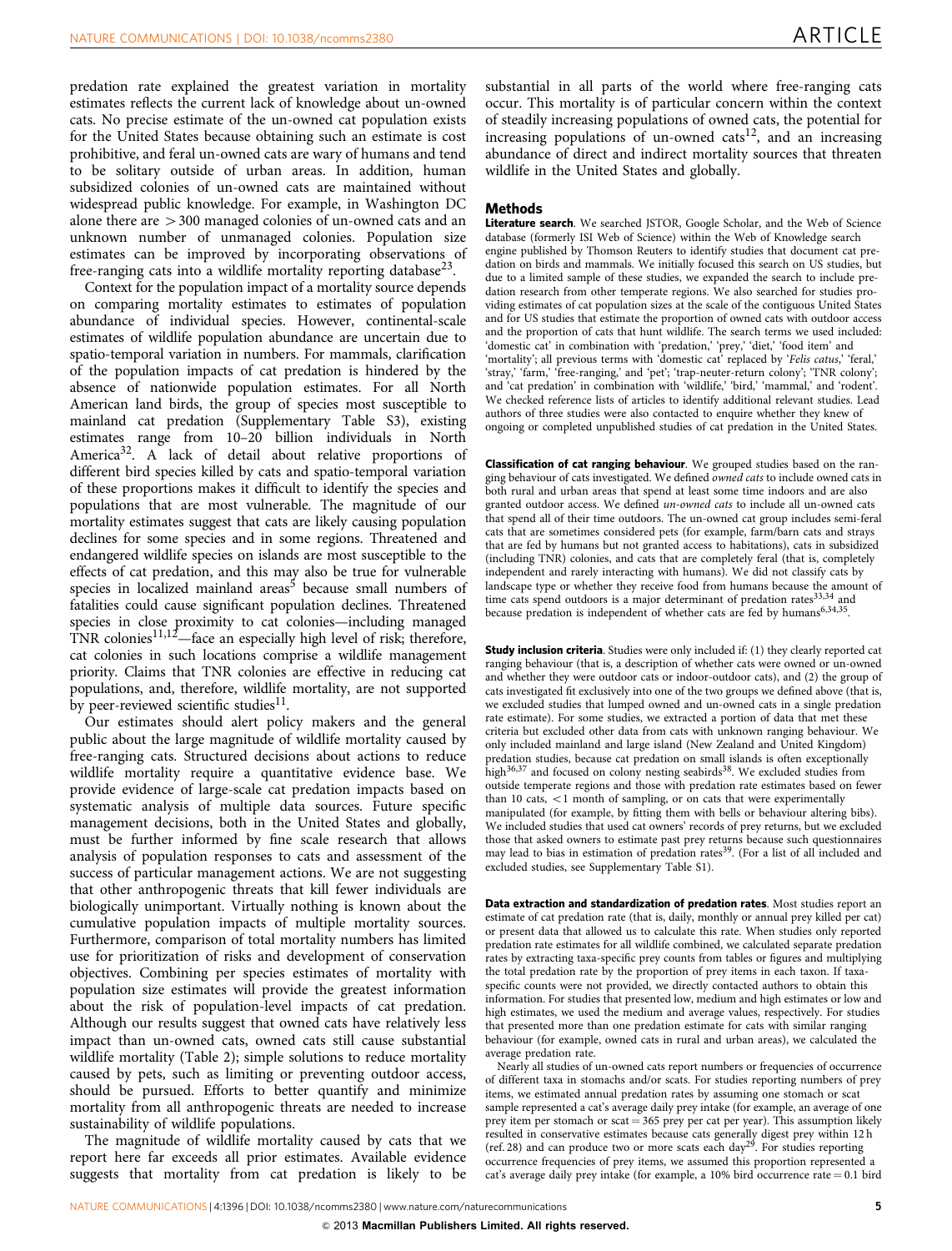<span id="page-5-0"></span>per stomach or  $scat = 36.5$  birds per cat per year). This assumption results in coarse predation rate estimates, but estimates from this approach are even more conservative than those from the first assumption because many stomachs and scats undoubtedly included more than one bird or mammal.

Predation rate estimates from many studies were based on continuous yearround sampling or multiple sampling occasions covering all seasons. However, seasonal coverage of some studies was incomplete. To generate full-year predation rate estimates in these cases, we adjusted partial-year predation estimates according to the average proportion of prey taken in each month as determined from year-<br>round studies reporting monthly data (birds and mammals<sup>8,33</sup>, birds only<sup>7,40</sup>). For partial-year estimates from the northern hemisphere, we offset monthly estimates from southern hemisphere studies by 6 months. The final annual predation rate estimates for all studies are presented in Supplementary Table S1. The year-round studies we used represent different geographical regions (for birds—England, Kansas (US), Australia and New Zealand; for mammals—England and Australia) with varying climates and slightly varying seasonal patterns of predation. For both birds and mammals, averaging across full-year studies resulted in higher proportions of predation in the spring and summer compared with fall and winter, an expected pattern for much of the United States. The reference studies we used, therefore, provide a reasonable baseline for correcting to full-year mortality estimates. This approach greatly improves upon the assumption that mortality is negligible during the period of the year not covered by sampling.

Quantification of annual mortality from cat predation. We estimated wildlife mortality in the contiguous United States by multiplying data-derived probability distributions of predation rates by distributions of estimated cat abundance,  $\operatorname{following}^{41}.$  $\operatorname{following}^{41}.$  $\operatorname{following}^{41}.$  Quantification was conducted separately for owned and un-owned cats and for birds and mammals. As there was a relatively small sample of US studies that estimated predation rates ( $n = 14$  and 10 for birds and mammals, respectively), we repeated calculations using predation rate distributions that were augmented with predation rates from Europe and all temperate zones. However, we only used studies from the contiguous United States to construct all other probability distributions (listed below).

We estimated mortality using the following model of cat predation:

Annual mortality from owned  $\text{cats}(mp) = \text{npc} \times \text{pod} \times \text{ppn} \times \text{ppr} \times \text{cor}$  (1)

$$
Annual mortality from unowned cats(mf) = nfc \times pfh \times fpr
$$
 (2)

$$
Total annual mortality from all cats = mp + mf
$$
\n(3)

where npc is the number of owned cats in the contiguous United States, pod is the proportion of owned cats granted outdoor access, pph is the proportion of outdoor owned cats that hunt wildlife, ppr is the annual predation rate by owned cats, cor is a correction factor to account for owned cats not returning all prey to owners, nfc is the number of un-owned cats in the contiguous United States, pfh is the proportion of un-owned cats that hunt wildlife, and fpr is the annual predation rate by un-owned cats. From the probability distribution of each parameter (see [Table 1](#page-2-0) and Supplementary Methods for details about the specific probability distributions used), we randomly drew one value and used the above formulas to calculate mortality. Random draws were made using distribution functions in Programme R (rnorm and runif commands for normal and uniform distributions, respectively). We conducted 10,000 random draws to estimate a potential range of annual predation on each wildlife taxa. For all analyses, we report median mortality estimates and lower and upper estimates bracketing the central 95% of values.

Sensitivity analyses. We used multiple linear regression analysis to assess how much variance in mortality estimates was explained by the probability distribution for each parameter. We treated total mortality estimates as the dependent variable  $(n = 10,000)$  and we defined a predictor variable for each parameter that consisted of the 10,000 randomly drawn values. We used adjusted  $\bar{R}^2$  values to interpret the percentage of variance explained by each parameter.

#### References

- 1. Baker, P. J., Soulsbury, C. D., Iossa, G. & Harris, S. in Urban Carnivores. (eds Gehrt, S. D., Riley, S. P. D. & Cypher, B. L.) 157–171 (John Hopkins University Press, 2010).
- 2. Fitzgerald, B. J. in The Domestic Cat: The Biology of its Behaviour. (eds Turner, D. C. & Bateson, P.) 123–150 (Cambridge University Press, 1990).
- 3. Lowe, S., Browne, M. & Boudjelas, S. 100 of the World's Worst Invasive Alien Species: a Selection from The Global Invasive Species Database (Invasive Species Specialist Group, International Union for Conservation of Nature, 2000).
- 4. Medina, F. M. et al. A global review of the impacts of invasive cats on island endangered vertebrates. Global Change Biol. 17, 3503-3510 (2011).
- 5. Crooks, K. R. & Soule, M. E. Mesopredator release and avifaunal extinctions in a fragmented system. Nature 400, 563–566 (1999).
- 6. Hawkins, C. C., Grant, W. E. & Longnecker, M. T. in Proceedings of the 4th International Urban Wildlife Symposium. (eds Shaw, W. W., Harris, L. K. & Vandruff, L.) 164–170 (University of Arizona, Tucson, AZ, 2004).
- van Heezik, Y., Smyth, A., Adams, A. & Gordon, J. Do domestic cats impose an unsustainable harvest on urban bird populations? Biol. Conserv. 143, 121–130  $(2010)$
- 8. Churcher, P. B. & Lawton, J. H. Predation by domestic cats in an English village. J. Zool. London 212, 439–455 (1987).
- 9. Baker, P. J., Molony, S., Stone, E., Cuthill, I. C. & Harris, S. Cats about town: is predation by free-ranging pet cats (Felis catus) likely to affect urban bird populations? IBIS 150(Suppl. 1): 86–99 (2008).
- 10. Balogh, A. L., Ryder, T. B. & Marra, P. P. Population demography of Gray Catbirds in the suburban matrix: sources, sinks, and domestic cats. J. Ornitholol. 152, 717–726 (2011).
- 11. Longcore, T., Rich, C. & Sullivan, L. M. Critical assessment of claims regarding management of feral cats by trap-neuter-return. Conserv. Biol. 23, 887–894  $(2009)$
- 12. Lepczyk, C. A. et al. What conservation biologists can do to counter trap-neuter-return: response to Longcore et al.. Conserv. Biol. 24, 627–629  $(2010)$
- 13. Gill, F. B. Ornithology, 2nd edn. (W.H. Freeman Publishers, 1994).
- 14. Dauphiné, N. & Cooper, R. J. Impacts of free-ranging domestic cats (Felis catus) on birds in the United States: a review of recent research with conservation and management recommendations. Proceedings of the Fourth International Partners in Flight Conference: Tundra to Tropics 205–219 (Partners in Flight, US, 2009).
- 15. Banks, R. C. Human related mortality of birds in the United States. Special Scientific Report—Wildlife N. 215 (US Dept. of the Interior—Fish and Wildlife Service, 1979).
- 16. Erickson, W. P., Johnson, G. D. & Young, Jr D. P. A summary and comparison of bird mortality from anthropogenic causes with an emphasis on collisions. Tech. Rep PSW-GTR-191 1029–1042 (US Dept. of Agriculture—Forest Service, 2005).
- 17. Klem, Jr D. Avian mortality at windows: the second largest human source of bird mortality on earth. Proceedings of the Fourth International Partners in Flight Conference: Tundra to Tropics 244–251 (Partners in Flight, 2009).
- 18. Coleman, J. S. & Temple, S. A. On the Prowl. Wisconsin Nat. Res. Mag. (1996).
- 19. Pimentel, D., Greiner, A. & Bashore, T. Economic and environmental costs of pesticide use. Arch. Environ. Con. Tox. 21, 84-90 (1991).
- 20. Manville, II A. Towers, turbines, power lines, and buildings—steps being taken by the U.S. Fish and Wildlife Service to avoid or minimize take of migratory birds at these structures. Proceedings of the Fourth International Partners in Flight Conference: Tundra to Tropics 262–272 (Partners in Flight, US, 2009).
- 21. Longcore, T. et al. An estimate of mortality at communication towers in the United States and Canada. PLoS one 7, e34025 (2012).
- 22. Pullin, A. S. & Stewart, G. B. Guidelines for systematic review in conservation and environmental management. Conserv. Biol. 20, 1647–1656 (2006).
- 23. Loss, S. R., Will, T. & Marra, P. P. Direct human-caused mortality of birds: improving quantification of magnitude and assessment of population impact. Front. Ecol. Environ. 20, 357–364 (2012).
- 24. Henderson, R. W. Consequences of predator introductions and habitat destruction on amphibians and reptiles in the Post-Columbus West Indies. Caribb. J. Sci. 28, 1–10 (1992).
- 25. Nilsson, N. N. The role of the domestic cat in relation to game birds in the Willamette Valley, Oregon. Thesis (Oregon State College, 1940).
- 26. Llewellyn, L. L. & Uhler, F. M. The foods of fur animals of the Patuxent Research Refuge, Maryland. Am. Midl. Nat. 48, 193–203 (1952).
- 27. Parmalee, P. W. Food habits of the feral house cat in east-central Texas. J. Wildl. Manage 17, 375–376 (1953).
- 28. Hubbs, E. L. Food habits of feral house cats in the Sacramento Valley. Calif. Fish Game 37, 177–189 (1951).
- 29. Jackson, W. B. Food habits of Baltimore, Maryland, cats in relation to rat populations. J. Mammal. 32, 458–461 (1951).
- 30. Errington, P. L. Notes on food habits of southern Wisconsin house cats. J. Mammal. 17, 64–65 (1936).
- 31. Kays, R. W. & DeWan, A. A. Ecological impact of inside/outside house cats around a suburban nature preserve. Anim. Conserv. 7, 273–283 (2004).
- 32. Blancher, P. J. et al. Guide to the partners in flight population estimates database version: North American Landbird Conservation Plan 2004, Tech. Series No 5 (Partners in Flight, US, 2007).
- 33. Barratt, D. G. Predation by house cats, Felis catus (L.), in Canberra, Australia. I: prey composition and preference. Wildl. Res. 24, 263–277 (1997).
- 34. Barratt, D. G. Predation by house cats, Felis catus (L.), in Canberra, Australia. II: Factors affecting the amount of prey caught and estimates of the impact on wildlife. Wildl. Res. 25, 475–487 (1998).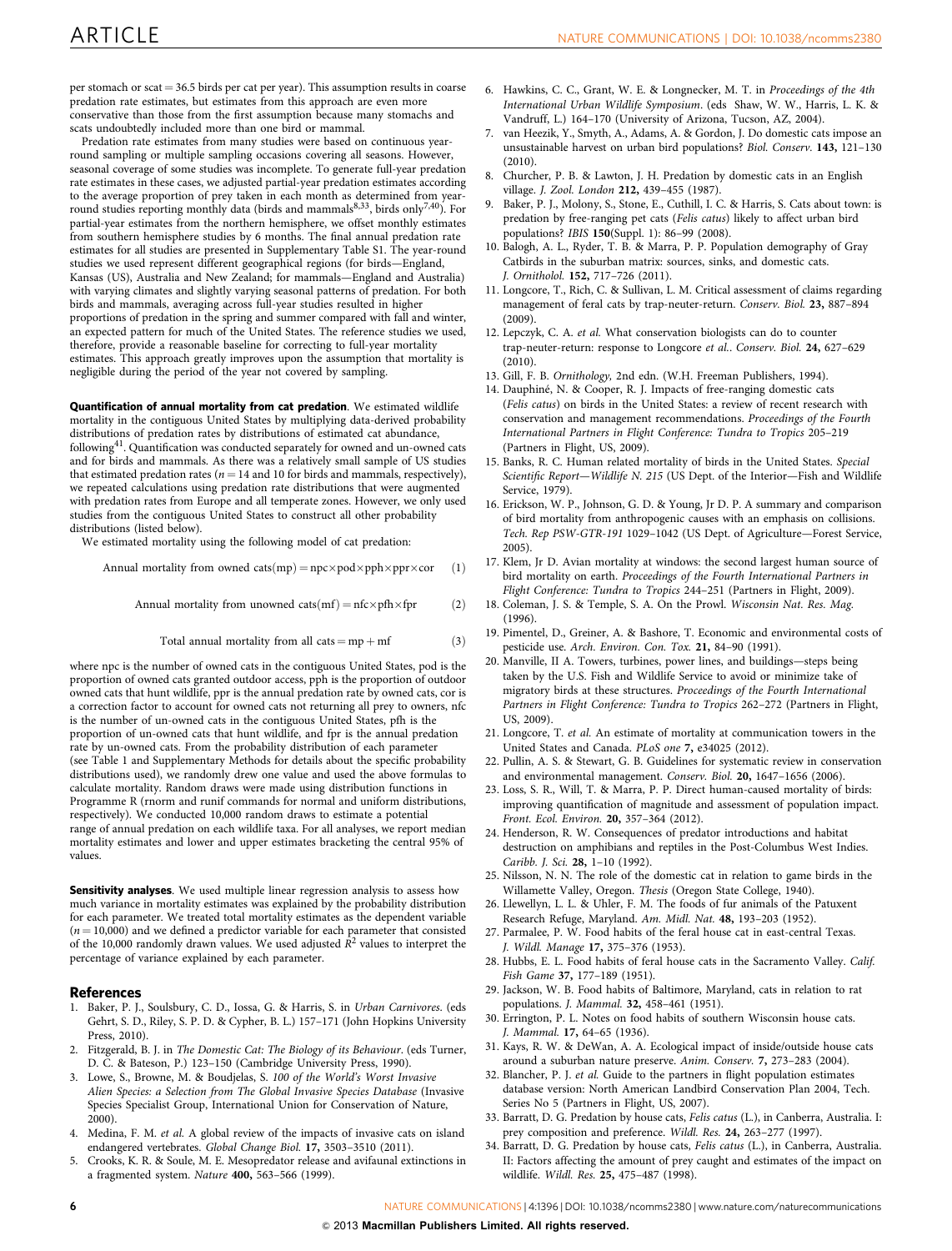- <span id="page-6-0"></span>35. Liberg, O. Food habits and prey impact by feral and house-based domestic cats in a rural area in southern Sweden. J. Mammal. 65, 424–432 (1984).
- 36. Jones, E. Ecology of the feral cat, Felis catus (L.), (Carnivora:Felidae) on Macquarie Island. Aust. Wildl. Res. 4, 249–262 (1977).
- 37. Bramley, G. N. A small predator removal experiment to protect North Island Weka (Gallirallus australis greyi) and the case for single-subject approaches in determining agents of decline. NZ J. Ecol. 20, 37–43 (1996).
- 38. Bonnaud, E. et al. The diet of feral cats on islands: a review and a call for more studies. Biol. Conserv. 13, 581–603 (2011).
- 39. Tschanz, B., Hegglin, D., Gloor, S. & Bontadina, F. Hunters and non-hunters: skewed predation rate by domestic cats in a rural village. Eur. J. Wildl. Res. 57, 597–602 (2011).
- 40. Fiore, C. A. Domestic cat (Felis catus) predation of birds in an urban environment. Thesis (Wichita State University, 2000).
- 41. Blancher, P. J. Estimated number of birds killed by house cats (Felis catus) in Canada. (Avian Conservation and Ecology, in press).

#### Acknowledgements

S.R.L. was supported by a postdoctoral fellowship funded by the US Fish and Wildlife Service through the Smithsonian Conservation Biology Institute's Postdoctoral Fellowship programme. P. Blancher provided insight for development of the model of cat predation magnitude, and R. Kays, C. Lepczyk and Y. van Heezik provided raw data from their publications. C. Machtans facilitated data sharing, and participants in the 2011

Society of Canadian Ornithologists' anthropogenic mortality of birds symposium provided context and perspectives. C. Lepczyk and P. Blancher provided comments on the manuscript. The findings and conclusions in this article are those of the authors and do not necessarily represent the views of the Smithsonian or US Fish and Wildlife Service. All data used for this analysis is available in the Supplementary Materials.

#### Author contributions

S.R.L. designed the study, collected and analysed data, and wrote the paper. T.W. and P.P.M. designed the study and contributed to paper revisions. All authors discussed the results and commented on the manuscript.

#### Additional information

Supplementary Information accompanies this paper on [http://www.nature.com/](http://www.nature.com/naturecommunications) [naturecommunications](http://www.nature.com/naturecommunications)

Competing financial interests: The authors claim no competing financial interests associated with this paper.

Reprints and permission information is available online at [http://npg.nature.com/](http://npg.nature.com/reprintsandpermissions/) [reprintsandpermissions/](http://npg.nature.com/reprintsandpermissions/)

How to cite this article: Loss S.R. et al. The impact of free-ranging domestic cats on wildlife of the United States. Nat. Commun. 4:1396 doi: 10.1038/ncomms2380 (2012).